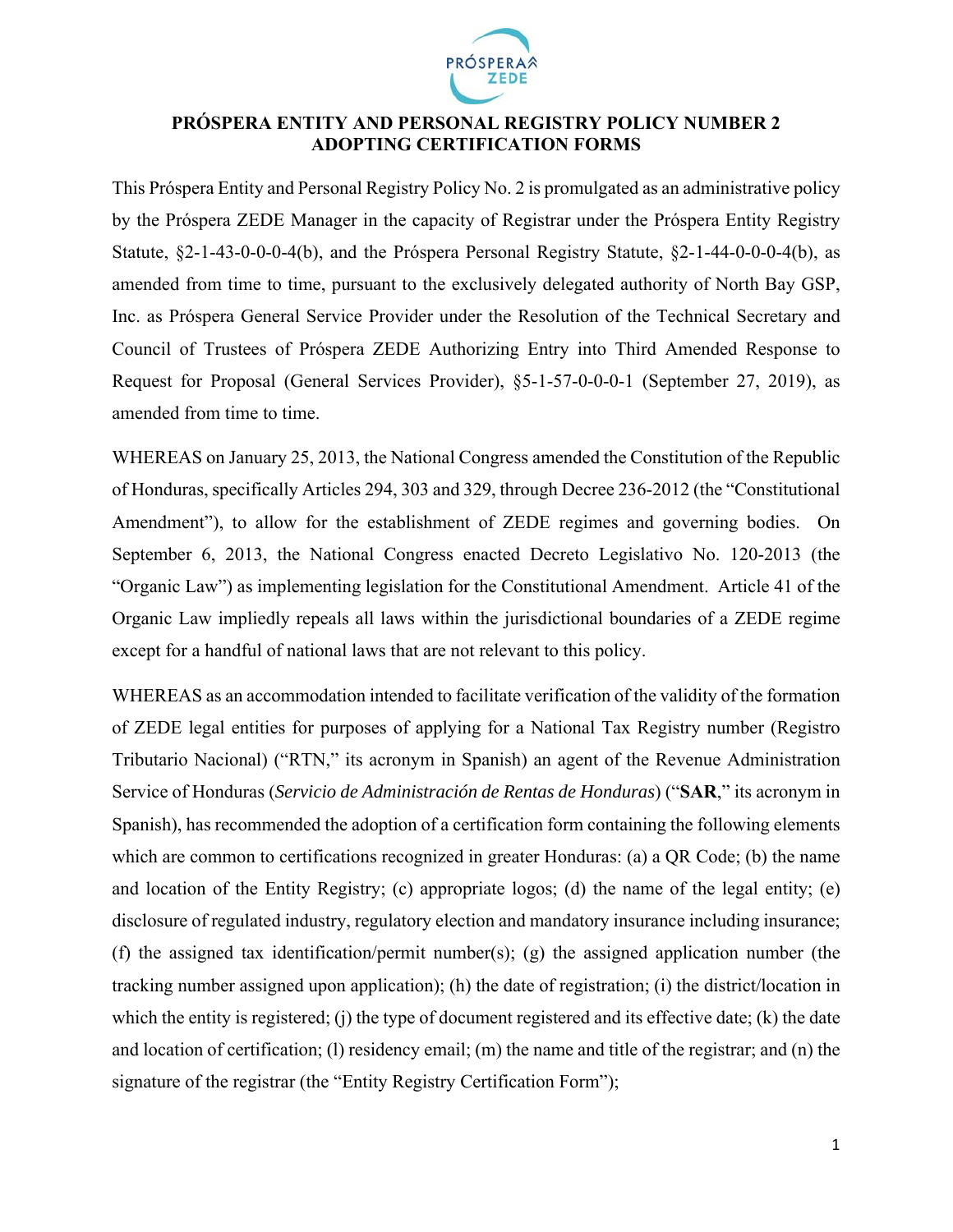

WHEREAS, likewise, as an accommodation to facilitate verification of the validity of the registration of natural persons in the Próspera ZEDE Personal Registry for purposes of applying for an RTN, the undersigned ZEDE Manager and Registrar wishes to adopt a certification form containing the following elements: (a) a QR Code and photograph; (b) the name and location of the Personal Registry; (c) appropriate logos; (d) the name of the person; (e) disclosure of regulated industry, regulatory election and mandatory insurance including insurance; (f) the assigned tax identification/permit number(s); (g) the date of registration; (h) ZEDE residence address (if any); (i) the date and location of the residency began; (j) the date and location of certification; (k) residency email; (l) the name and title of the registrar; and (m) the signature of the registrar (the "Personal Registry Certification Form");

WHEREAS under the Próspera Entity Registry Statute, §2-1-43-0-0-0-3(b), and the Próspera Personal Registry Statute, §2-1-44-0-0-0-3(b), the Registar of the Próspera Entity and Personal Registries has clear administrative authority to adopt the Entity Registry Certification Form and the Personal Certification Form, including its format and the data contained in its embedded QR code;

NOW THEREFORE, without in any way prejudicing, compromising or reducing the exclusive jurisdiction of Próspera ZEDE within its spatial ambit in regard to the matters addressed by this administrative action, purely out of the interests of optimizing convenience and comity with the SAR, the undersigned Registrar herewith exercises its administrative authority to adopt an Entity Registry Certification Form and Personal Certification Form, including its format and the data contained in its embedded QR code, for use in providing verification of the legal status of legal entities and natural persons registered in Próspera ZEDE as needed to obtain an RTN or for other purposes;

ACCORDINGLY, as the binding and duly authorized administrative policy promulgated by the Registrar pursuant to the Próspera Entity Registry Statute, §§2-1-43-0-0-0-3(b) and 4(b), and the Próspera Personal Registry Statute, §§2-1-44-0-0-0-3(b) and 4(b), it is hereby declared that:

A. The Registrar shall hereafter adopt from time to time certification forms in substantially the same format and containing substantially the same information as the attached Entity Registry Certification Form and Personal Certification Form;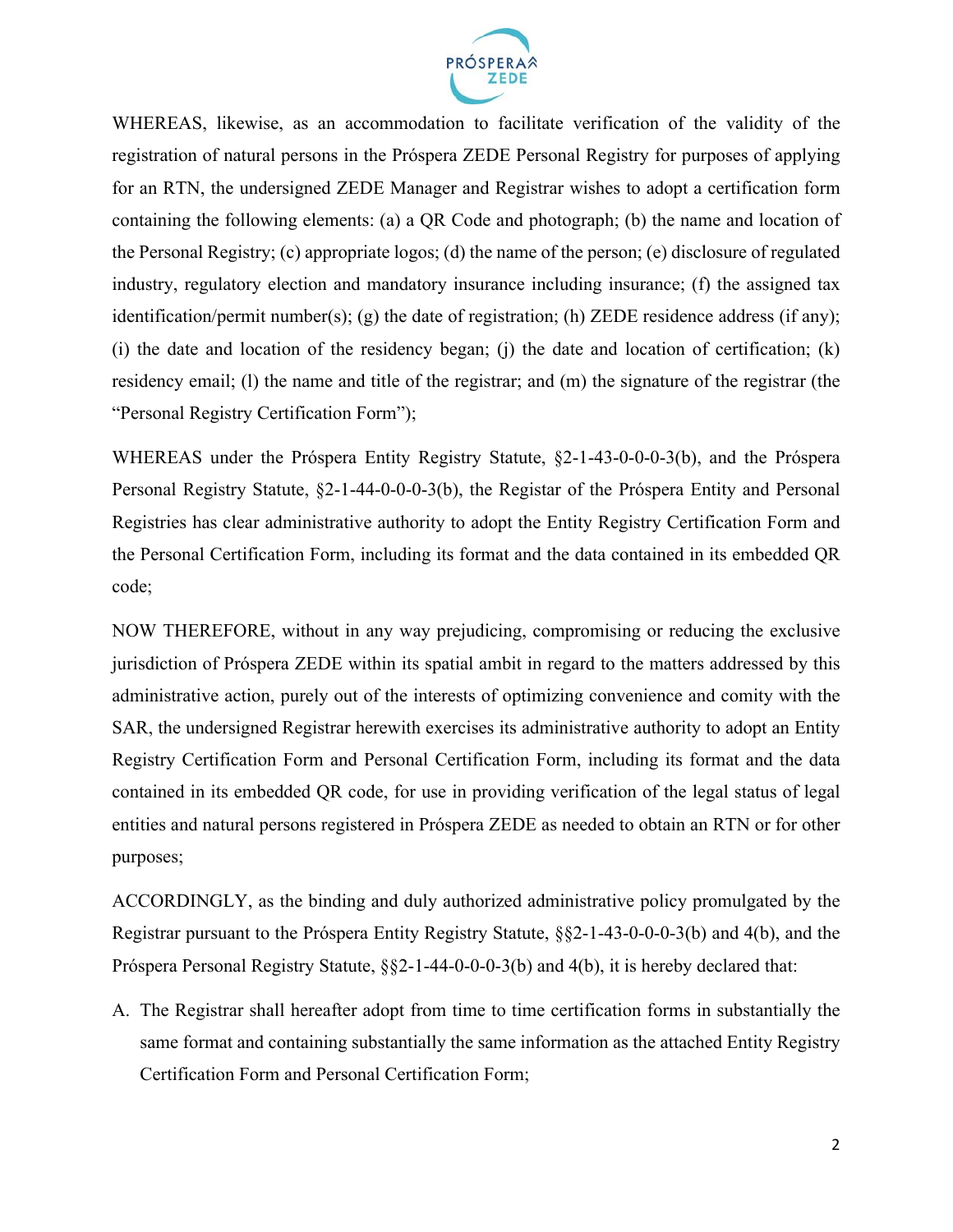

- B. The Registrar shall initially set the data contents of the QR Code for the Entity Registry Certification Form to include the following information: Prospera ZEDE Entity Registry-Registro de Entidades de Prospera ZEDE-[row#]-[Residency Permit#]-[Formation/Original Registration Date-day-month-4 digit year]-[Legal Name of Entity]-[Type of Entity under Roatan Common Law Code]; however, the Registrar may reasonably and subsequently adjust the contents of the aforesaid QR Code to contain more or less information and to include encryption, provided that record of any such change and key to any such encryption is retained and made available for inspection by or at the direction of the Technical Secretary and Council of Trustees upon written request; and
- C. The Registrar shall initially set the data contents of the QR Code for the Personal Registry Certification Form to include the following information: Prospera ZEDE Personal Registry-Registro de Personal de Prospera ZEDE-[row#]-[Residency Permit#]-[Original Start Dateday-month-4 digit year]-[Full Name]-[Nationality]; however, the Registrar may reasonably and subsequently adjust the contents of the aforesaid QR Code to contain more or less information and to include encryption, provided that record of any such change and key to any such encryption is retained and made available for inspection by or at the direction of the Technical Secretary and Council of Trustees upon written request.
- D. This administrative action is subject to override by Rule at any time.

IT IS SO PROMULGATED THIS 9TH DAY OF NOVEMBER, 2020:

Registar of Próspera ZEDE

Nicholas Jenkins (Nov 11, 2020 12:23 EST) [Nicholas Jenkins](https://eu1.documents.adobe.com/verifier?tx=CBJCHBCAABAA4MnwqM8r77YT_3OqppVhYhxmy9FTWMMp)

Nicholas Jenkins SEAL Próspera ZEDE ZEDE Manager President/CEO, North Bay GSP, Inc. Prospera General Service Provider

Witnessed and acknowledged:

 $\overline{\mathcal{L}}$ 

Tristan M. Monterroso Technical Secretary and Council Trustee Próspera ZEDE SEAL

PROVEEDOR DE SERVICIOS GENERALES PRÓSPERA ZEDE **NORTH BAY GSP, INC GENERAL SERVICES PROVIDER** PRÓSPERA ZEDE

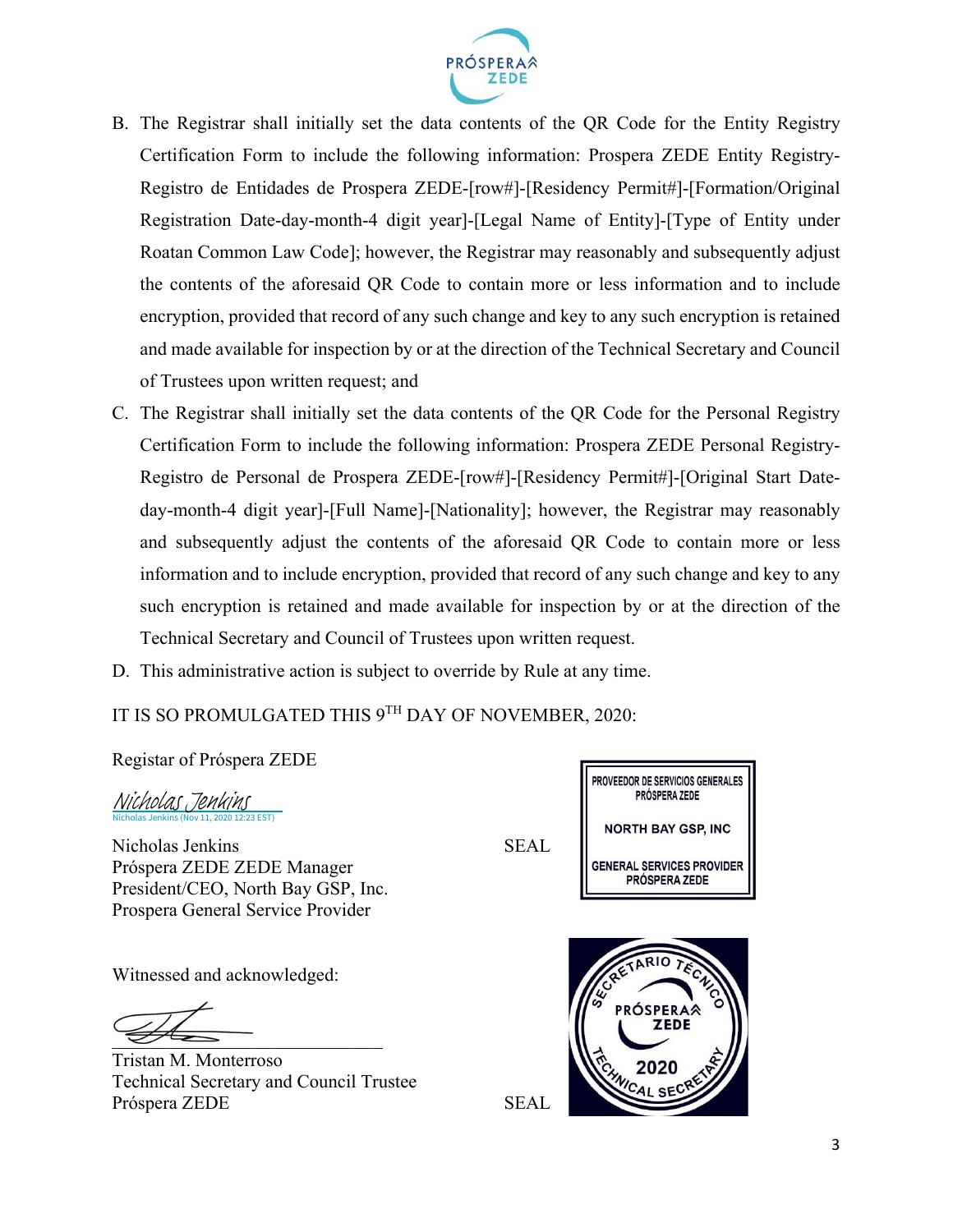

#### **ENTIDAD PRÓSPERA Y POLÍTICA DE REGISTRO PERSONAL NÚMERO 2 LA ADOPCIÓN DE FORMULARIOS DE CERTIFICACIÓN**

Esta Próspera Entidad y Política de Registro Personal No. 2 es promulgada como una política administrativa por el Próspera Gerente de ZEDE en calidad de Registrador bajo el Estatuto de Registro de Entidades Prósperas, §2-1-43-0-0-0-4(b), y el Estatuto de Registro Personal Próspero, §2-1-44-0-0- 0-4(b), según sea enmendado de vez en cuando, de conformidad con la autoridad exclusivamente delegada de North Bay GSP, Inc. como Proveedor de Servicios Generales Próspera bajo la Resolución del Secretario Técnico y el Consejo de Fideicomisarios de Próspera ZEDE autorizando la entrada en la Tercera Respuesta Enmendada a la Solicitud de Propuesta (Proveedor de Servicios Generales), §5- 1-57-0-0-0-1 (27 de septiembre de 2019), según sea enmendada de vez en cuando.

CONSIDERANDO que el 25 de enero de 2013, el Congreso Nacional modificó la Constitución de la República de Honduras, específicamente los artículos 294, 303 y 329, a través del Decreto 236-2012 (la "Enmienda Constitucional"), para permitir el establecimiento de los regímenes y órganos de gobierno de las ZEDE. El 6 de septiembre de 2013, el Congreso Nacional promulgó el Decreto Legislativo Nº 120-2013 (la "Ley Orgánica") como legislación de aplicación de la Enmienda Constitucional. El artículo 41 de la Ley Orgánica deroga implícitamente todas las leyes dentro de los límites jurisdiccionales de un régimen de ZEDE, con excepción de un puñado de leyes nacionales que no son pertinentes a esta política.

CONSIDERANDO que, con el fin de facilitar la verificación de la validez de la constitución de las entidades jurídicas de la ZEDE para los fines de la solicitud de un número del Registro Tributario Nacional ("RTN"), un agente del *Servicio de Administración de Rentas de* Honduras ("**SAR**"), ha recomendado la adopción de un formulario de certificación que contenga los siguientes elementos, que son comunes a las certificaciones reconocidas en el Gran Honduras: a) un Código QR; b) el nombre y la ubicación del Registro de Entidades; c) los logotipos apropiados; d) el nombre de la entidad legal; e) la divulgación de la industria regulada, la elección reglamentaria y el seguro obligatorio, incluido el seguro; f) el número o números asignados de identificación/permiso fiscal; g) el número de solicitud asignado (el número de seguimiento asignado en la solicitud); h) La fecha de registro; i) El distrito/localización en que está registrada la entidad; j) El tipo de documento registrado y su fecha de entrada en vigor; k) La fecha y el lugar de la certificación; l) El correo electrónico de residencia; m) El nombre y el título del registrador; y n) La firma del registrador (el "Formulario de certificación del registro de entidades");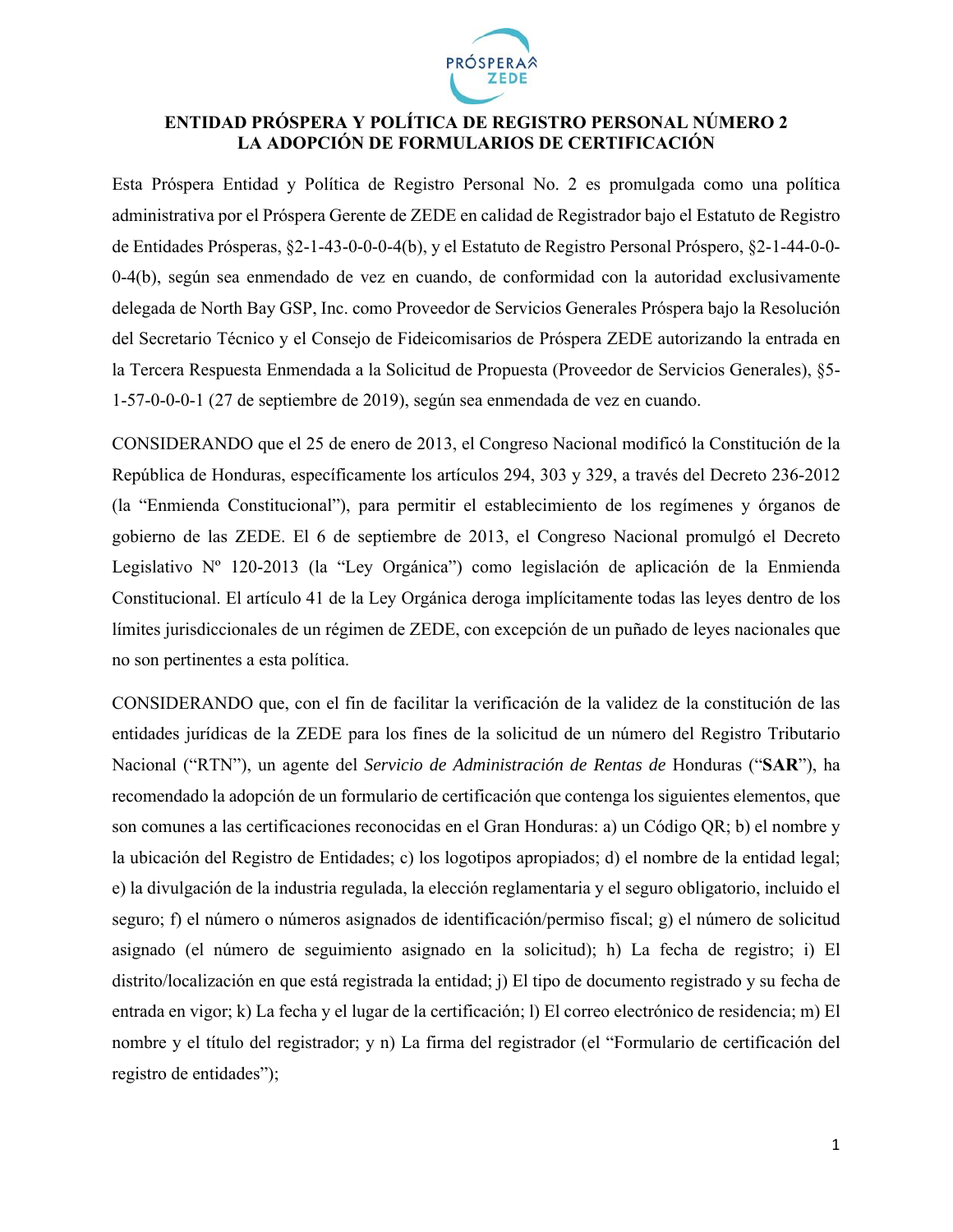

CONSIDERANDO que, asimismo, como una adaptación para facilitar la verificación de la validez de la inscripción de las personas físicas en el Registro Personal de la Próspera ZEDE a los efectos de solicitar una RTN, el Administrador y Registrador de la ZEDE abajo firmante desea adoptar un formulario de certificación que contiene los siguientes elementos a) un Código QR y una fotografía; b) el nombre y la ubicación del Registro Personal; c) los logotipos apropiados; d) el nombre de la persona; e) la divulgación de la industria regulada, la elección reglamentaria y el seguro obligatorio, incluido el seguro; f) el número o los números de identificación fiscal/permiso asignados; g) La fecha de inscripción; h) La dirección de residencia de ZEDE (si la hubiere); i) La fecha y el lugar de inicio de la residencia; j) La fecha y el lugar de la certificación; k) El correo electrónico de la residencia; l) El nombre y el título del registrador; y m) La firma del registrador (el "Formulario de certificación del registro personal");

CONSIDERANDO que bajo el Estatuto del Registro de Entidades Próspera, §2-1-43-0-0-0-3(b), y el Estatuto del Registro Personal Próspera, §2-1-44-0-0-0-3(b), el Registrador de Entidades Prósperas y Registros Personales tiene clara autoridad administrativa para adoptar el Formulario de Certificación del Registro de Entidades y el Formulario de Certificación Personal, incluyendo su formato y los datos contenidos en su código QR incrustado;

POR LO TANTO, sin perjudicar, comprometer o reducir en modo alguno la jurisdicción exclusiva de la Próspera ZEDE en su ámbito espacial en relación con los asuntos tratados por esta acción administrativa, por el mero interés de optimizar la conveniencia y la cortesía con la SAR, el Registrador infrascrito ejerce por la presente su autoridad administrativa para adoptar un Formulario de Certificación del Registro de Entidades y un Formulario de Certificación Personal, incluido su formato y los datos contenidos en su código QR incorporado, para su uso en la verificación de la condición jurídica de las entidades jurídicas y las personas físicas registradas en la Próspera ZEDE, según sea necesario para obtener una RTN o para otros fines;

De acuerdo con la política administrativa vinculante y debidamente autorizada promulgada por el Registrador de acuerdo con el Estatuto del Registro de Entidades Prósperas, §§2-1-43-0-0-0-3(b) y 4(b), y el Estatuto del Registro Personal Próspero, §§2-1-44-0-0-0-3(b) y 4(b), se declara que:

E. En adelante, el Registrador adoptará de vez en cuando formularios de certificación en un formato sustancialmente idéntico y que contengan sustancialmente la misma información que el formulario de certificación del registro de entidades y el formulario de certificación personal adjuntos;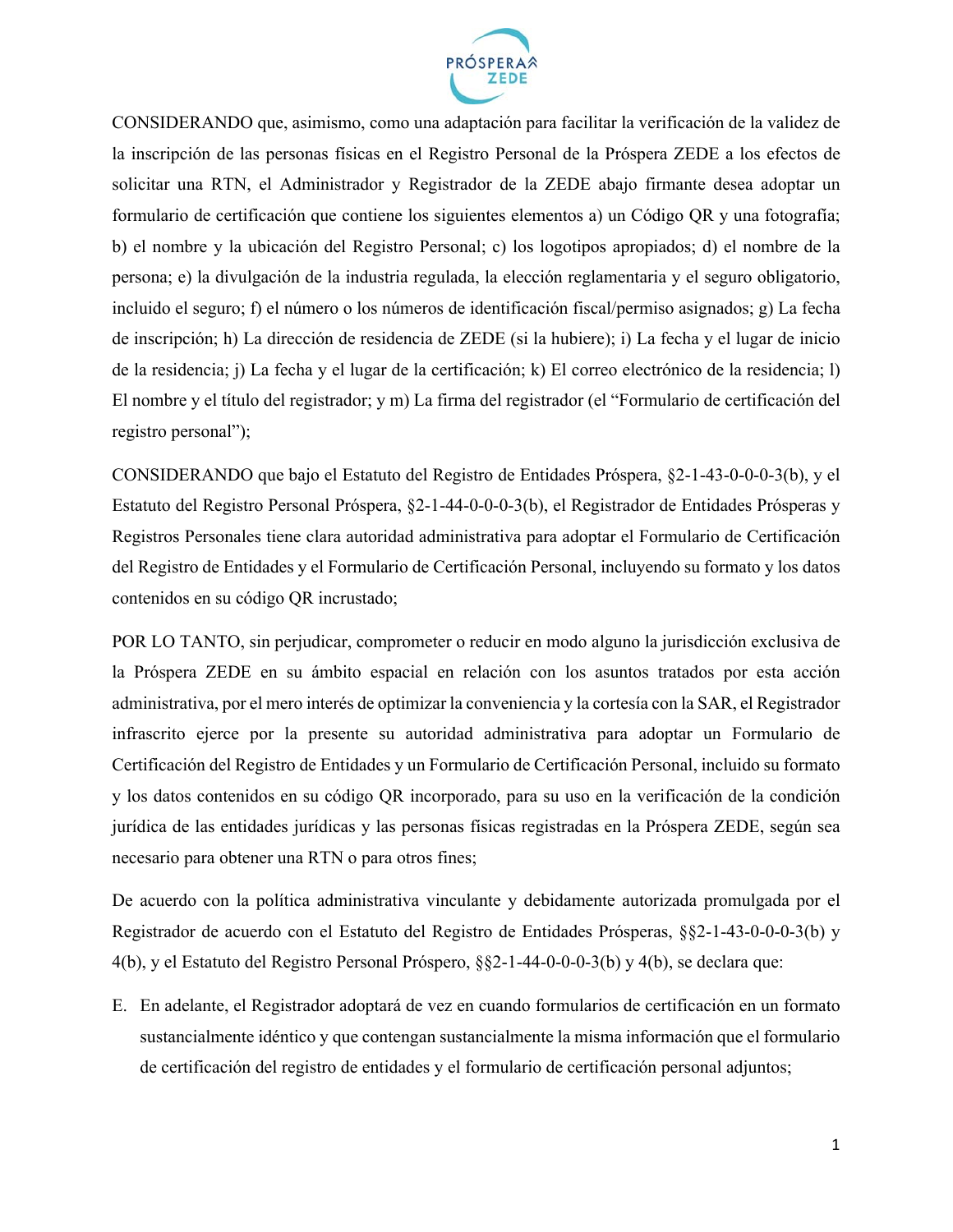

- F. El Registrador fijará inicialmente el contenido de los datos del Código QR para el Formulario de Certificación del Registro de Entidades para incluir la siguiente información: Próspera ZEDE Entity Registry-Registro de Entidades de Prospera ZEDE-[row#]-[Permiso de Residencia#]- [Fecha de Formación/Registro Original-día-mes-4 dígitos año]-[Nombre Legal de la Entidad]- [Tipo de Entidad según el Código de Derecho Común de Roatán]; Sin embargo, el Registrador puede ajustar razonable y posteriormente el contenido del mencionado Código QR para que contenga más o menos información e incluya la codificación, siempre que se conserve el registro de cualquier cambio y la clave de dicha codificación y se ponga a disposición para su inspección por el Secretario Técnico y el Consejo de Fideicomisarios, o bajo su dirección, previa solicitud por escrito; y
- G. El Registrador fijará inicialmente el contenido de los datos del Código QR para el Formulario de Certificación del Registro Personal para incluir la siguiente información: Prospera ZEDE Personal Registry-Registro de Personal de Prospera ZEDE-[row#]-[Permiso de Residencia#]-[Fecha de Inicio Original-día-mes-4 dígitos año]-[Nombre Completo]-[Nacionalidad]; sin embargo, el Registrador podrá ajustar razonable y posteriormente el contenido del mencionado Código QR para que contenga más o menos información e incluya la codificación, siempre que se conserve el registro de cualquier cambio y la clave de dicha codificación y se ponga a disposición para su inspección por el Secretario Técnico y el Consejo de Fideicomisarios o bajo su dirección, previa solicitud por escrito.
- H. Esta acción administrativa puede ser anulada por la Regla en cualquier momento.

## SE PROMULGA ASÍ ESTE 9 DE NOVIEMBRE DE 2020:

Registrador de Próspera ZEDE

Nicholas Jenkins (Nov 11, 2020 12:23 EST) [Nicholas Jenkins](https://eu1.documents.adobe.com/verifier?tx=CBJCHBCAABAA4MnwqM8r77YT_3OqppVhYhxmy9FTWMMp)

Nicholas Jenkins SEAL Próspera ZEDE ZEDE Manager Presidente/CEO, North Bay GSP, Inc. Prospera Proveedor de servicios generales

Testificado y reconocido:

 $\overline{\mathscr{B}}$ 

Tristán M. Monterroso Secretario Técnico y Fideicomisario del Consejo Próspera ZEDE SEAL

PROVEEDOR DE SERVICIOS GENERALES PRÓSPERA ZEDE **NORTH BAY GSP. INC. GENERAL SERVICES PROVIDER PRÓSPERA ZEDE** 

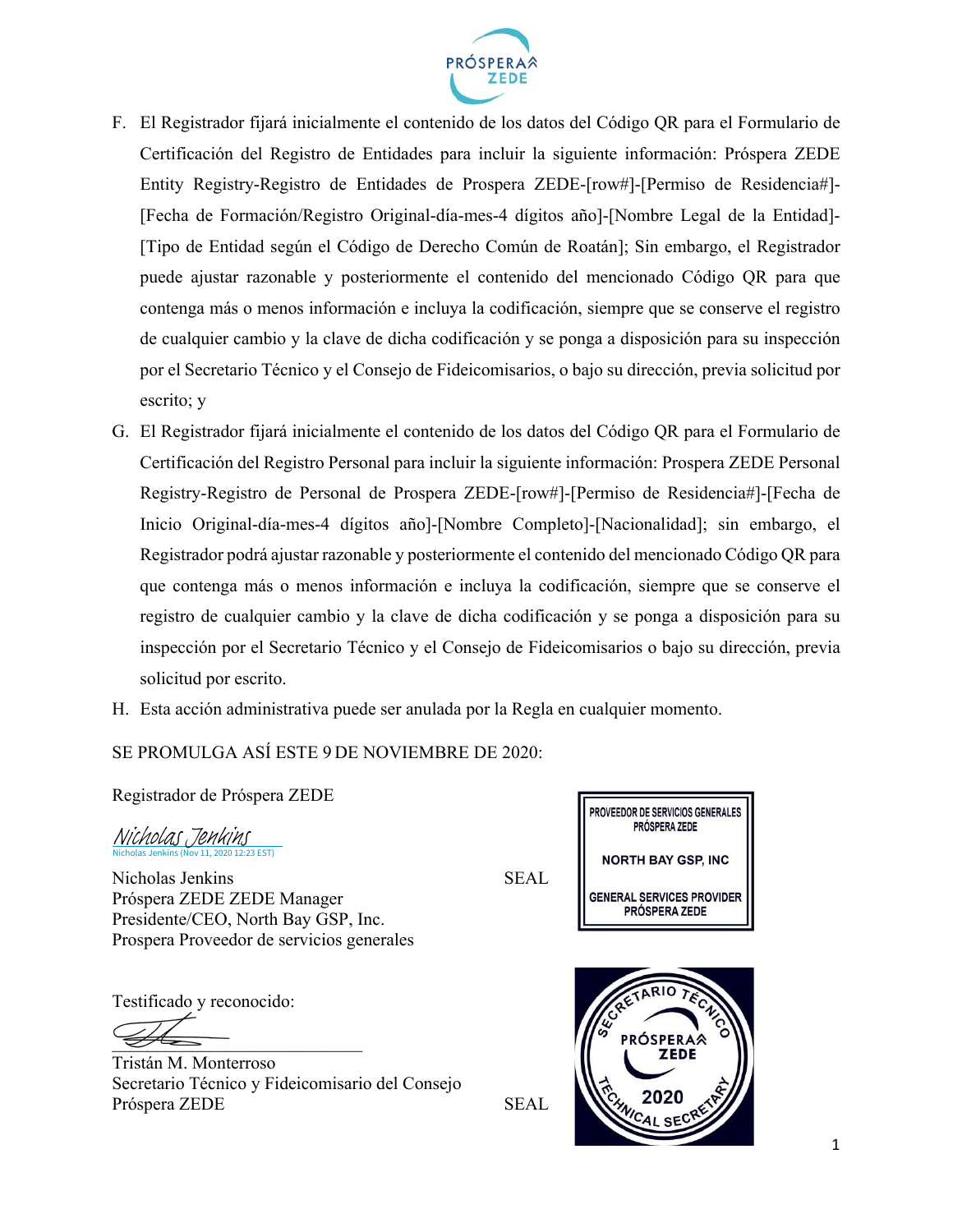

# **PRÓSPERA ZEDE**



REGISTRO DE ENTIDADES/ENTITY REGISTRY



#### **SELLO DEL REGISTRO DE ENTIDADES DE PRÓSPERA ZEDE REGISTRATION STAMP OF PRÓSPERA ZEDE ENTITY REGISTRY** NOMBRE DE LA PERSONA JURÍDICA/NAME OF LEGAL ENTITY

INDUSTRIA REGULADA/ELECCIÓN REGULADORA REGULATED INDUSTRY/REGULATORY ELECTION

ESTADO DE SEGURO OBLIGATORIO Y LÍMITES DE LA PÓLIZA MANDATORY INSURANCE STATUS AND POLICY LIMITS

#### **DATOS DE REGISTRO/REGISTRATION DATA**

**MATRÍCULA** 

*(Número de (e)Residencia e Impuestos de ZEDE)*  **REGISTRATION NUMBER**  *(ZEDE (e)Residency and Tax Number)* 

**NUMERO DE PRESENTACIÓN APPLICATION NUMBER** 

**FECHA DE REGISTRO REGISTRATION DATE** 

**UBICACIÓN DE LA OFICINA REGISTRADA LOCATION OF REGISTERED OFFICE:** 

**CORREO ELECTRÓNICO DE (E)RESIDENCIA (E)RESIDENCY EMAIL:** 

**TIPO DE DOCUMENTO/TYPE OF DOCUMENT:** 

**LUGAR Y FECHA /PLACE AND DATE:** 

#### **REGISTRADOR(A)/REGISTRAR GERENTE DE ZEDE/ZEDE MANAGER PRÓSPERA PROVEEDOR DE SERVICIOS GENERALES PRÓSPERA GENERAL SERVICE PROVIDER**

*El uso de un notario para la preparación de los documentos de la entidad jurídica no se requiere en virtud de las normas de Prospera ZEDE, pero se recomienda. Use of a Notary for the preparation of legal entity documents is not required under Prospera ZEDE Rule, but is recommended.*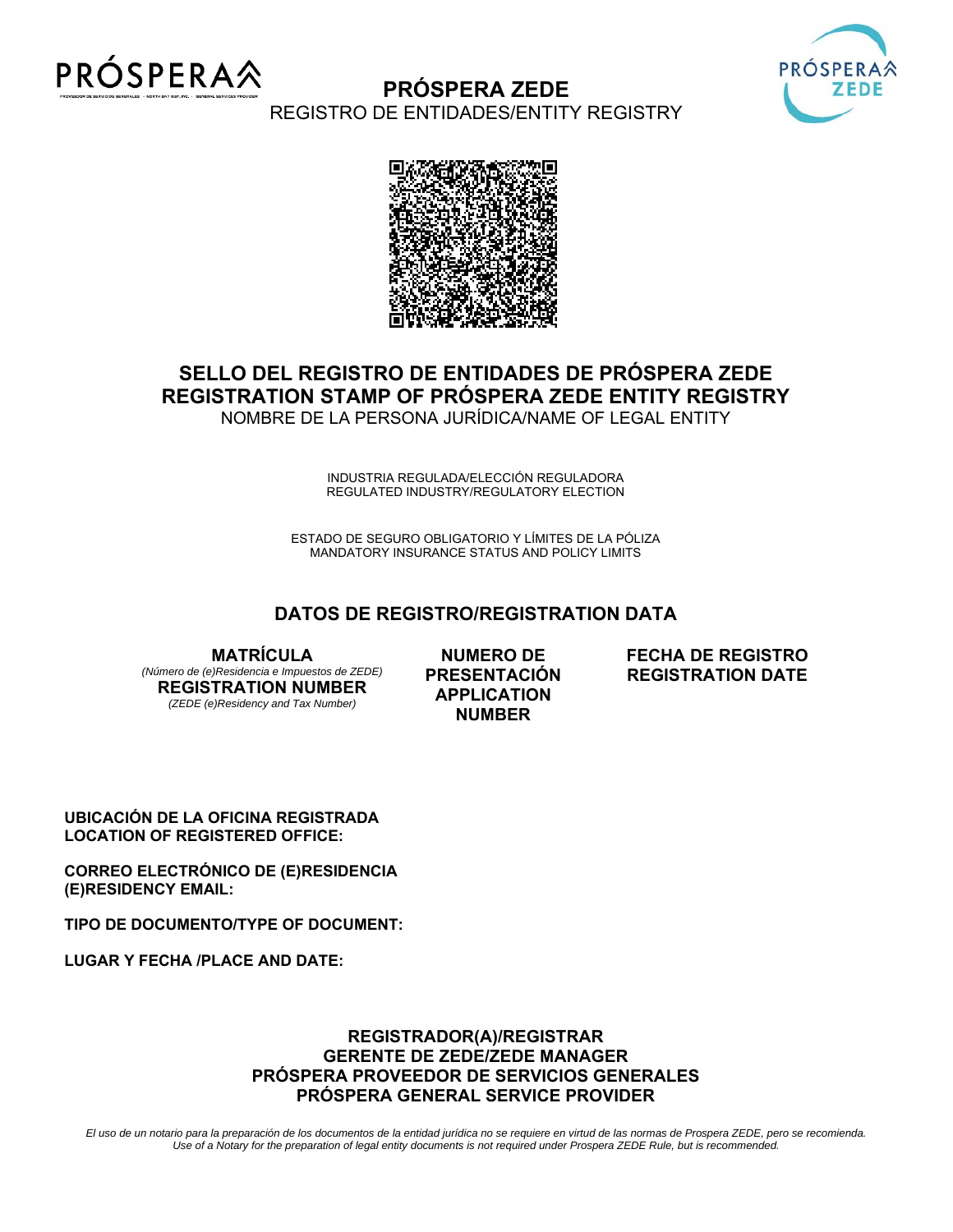

# **PRÓSPERA ZEDE**



REGISTRO DE PERSONAL/PERSONAL REGISTRY



# **SELLO DEL REGISTRO DE PERSONAL DE PRÓSPERA ZEDE REGISTRATION STAMP OF PRÓSPERA ZEDE PERSONAL REGISTRY** NOMBRE DE LA PERSONA NATURAL/NAME OF NATURAL PERSON

INDUSTRIA REGULADA/ELECCIÓN REGULADORA REGULATED INDUSTRY/REGULATORY ELECTION

ESTADO DE SEGURO OBLIGATORIO Y LÍMITES DE LA PÓLIZA MANDATORY INSURANCE STATUS AND POLICY LIMITS

## **DATOS DE REGISTRO/REGISTRATION DATA**

**MATRÍCULA**  *(Número de (e)Residencia e Impuestos de ZEDE)*  **REGISTRATION NUMBER**  *(ZEDE (e)Residency and Tax Number)* 

**NUMERO DE PRESENTACIÓN APPLICATION NUMBER** 

**FECHA DE REGISTRO REGISTRATION DATE** 

**UBICACIÓN DE LA RESIDENCIA DE ZEDE LOCATION OF ZEDE RESIDENCE:** 

**NACIONALIDAD/NATIONALITY:** 

**CORREO ELECTRÓNICO DE (E)RESIDENCIA (E)RESIDENCY EMAIL:** 

**LUGAR Y FECHA/PLACE AND DATE:** 

**REGISTRADOR(A)/REGISTRAR GERENTE DE ZEDE/ZEDE MANAGER PRÓSPERA PROVEEDOR DE SERVICIOS GENERALES PRÓSPERA GENERAL SERVICE PROVIDER**